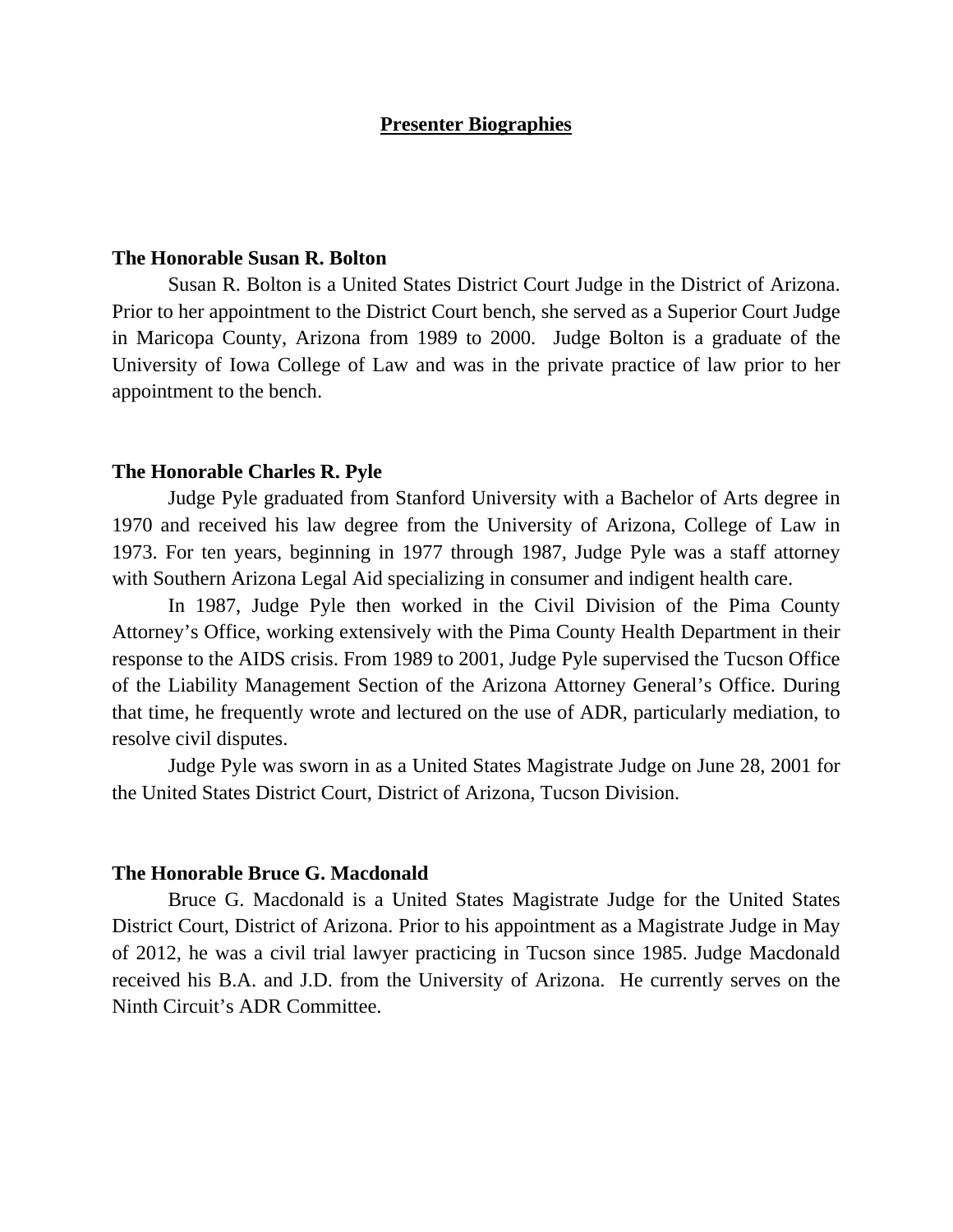#### **Denise M. Asper**

 Denise Asper serves as the Prison Litigation Project Director for the Ninth Circuit Office of the Circuit Executive. She provides training and support to Federal District Courts within the Ninth Circuit on prisoner case management and pro bono appointments of counsel, and the use of alternative dispute resolution programs for pro se litigants. She facilitates mediation and settlement of litigation involving prisoner civil rights claims and disability discrimination complaints. Denise creates educational materials for Judges and Pro Se Litigants and designs and implements conflict resolution training for inmates. She also assists courts with reentry program implementation and training.

 Prior to her work at the OCE, Denise was a Pro Se Staff Attorney and ADR Program Director for the U.S. District Court, District of Idaho. While in Idaho, she created a Pro Bono Program and implemented ADR options in pro se prisoner and nonprisoner cases. She is trained as a mediator and served on the Ninth Circuit's ADR Standing Committee for five years. She currently provides OCE staff support to the Committee. Denise is currently serving on the Ninth Circuit's Self Represented Litigant Committee and is a member of the California State Bar Standing Committee on Delivery of Legal Services.

 Denise received her Juris Doctorate in 1988 and thereafter practiced law in the employment law area, representing clients in litigation and ADR proceedings. She also created training materials for employers and conducted workshops on compliance strategies. Prior to law school, she taught English in secondary schools. She is the mother of four children and has five grandchildren.

### **Jodie W. Brown**

 Jodie Brown is a Staff Attorney in the United States District Court for the District of Arizona. She graduated from the Sandra Day O'Connor College of Law at Arizona State University in 2005. During law school, Jodie served as a legal extern to Judge Lawrence O. Anderson for the United States District Court and Judge Michael Daly Hawkins for the United States Court of Appeals for the Ninth Circuit. Following graduation, Jodie served as a law clerk to Judge Morton Sitver before joining the Staff Attorneys' office in May 2006.

#### **Scott Conlon**

 Scott has been in private practice since 1988 and with Renaud, Cook, Drury, Mesaros, P.A. since 2001. Most of his practice has involved civil litigation and trials, including professional liability for various licensed professions. He represents Corizon,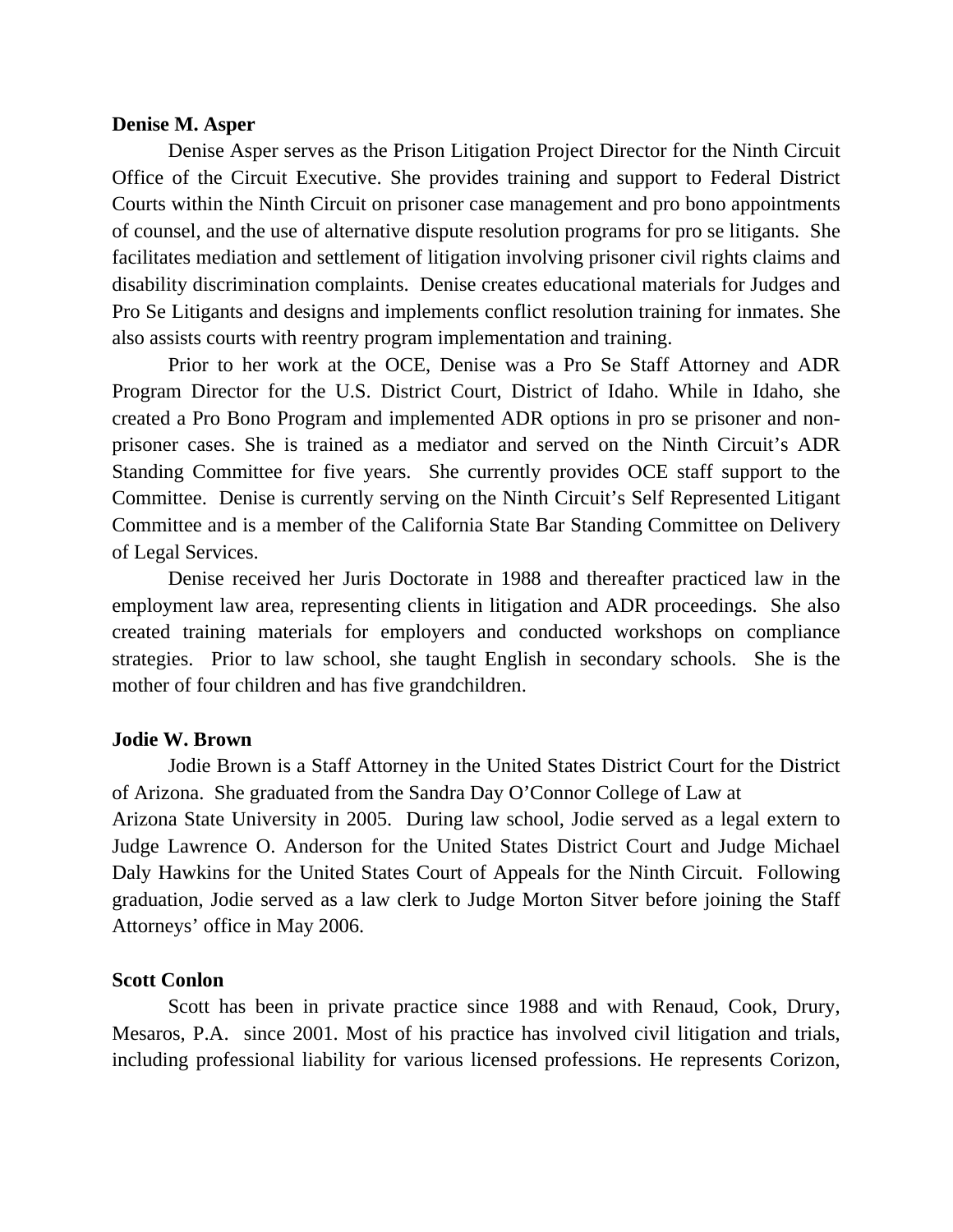LLC in litigated matters in Arizona and has represented Corizon and a predecessor entity, Prison Health Services, in Arizona since 2006.

### **John Dacey**

 John has been with Gammage & Burnham since 1990. Much of his practice, including litigation and regulatory matters, concerns Arizona's Medicaid program –- AHCCCS. Before Gammage, John worked for legal aid where, among other things, he represented inmates in jail conditions litigation. In recent years John conducted ADR as a Judge Pro Tem and court-appointed mediator. John has conducted 12-15 mediations within the District Court' s pilot program regarding inmate lawsuits and has helped the Court develop the program for the last three years.

# **Michael Gottfried**

 Michael Gottfried is the Unit Chief of the Depart of Corrections Unit of the Arizona Attorney General's Office and one of eight full-time Assistant Attorneys General who handle prisoner litigation on behalf of the State of Arizona and its employees. He has more than twenty-eight years of experience in commercial litigation, insurance defense, Plaintiff's personal injury, and bankruptcy law. He was an Arizona Certified Bankruptcy Specialist and a judicial law clerk at the Arizona Court of Appeals.

# **Michael Linderman**

Michael Linderman is currently the Administrator of Pastoral Activities and Volunteer Services for the Arizona Department of Corrections. He directly supervises 10 Senior Chaplains who supervise 31 Correctional Chaplains serving in the units. He is also responsible for overseeing the volunteer program served by approximately 1,000 volunteers.

# **James McKay**

 James McKay is the Senior Staff Attorney in the United States District Court for the District of Arizona. He has worked as a pro se law clerk in the District of Arizona since 1990. James has been a member of the Ninth Circuit Pro Se Committee for six years. He also serves on the District of Arizona Local Rules Advisory Committee. He received his J.D. from the Arizona State University School of Law.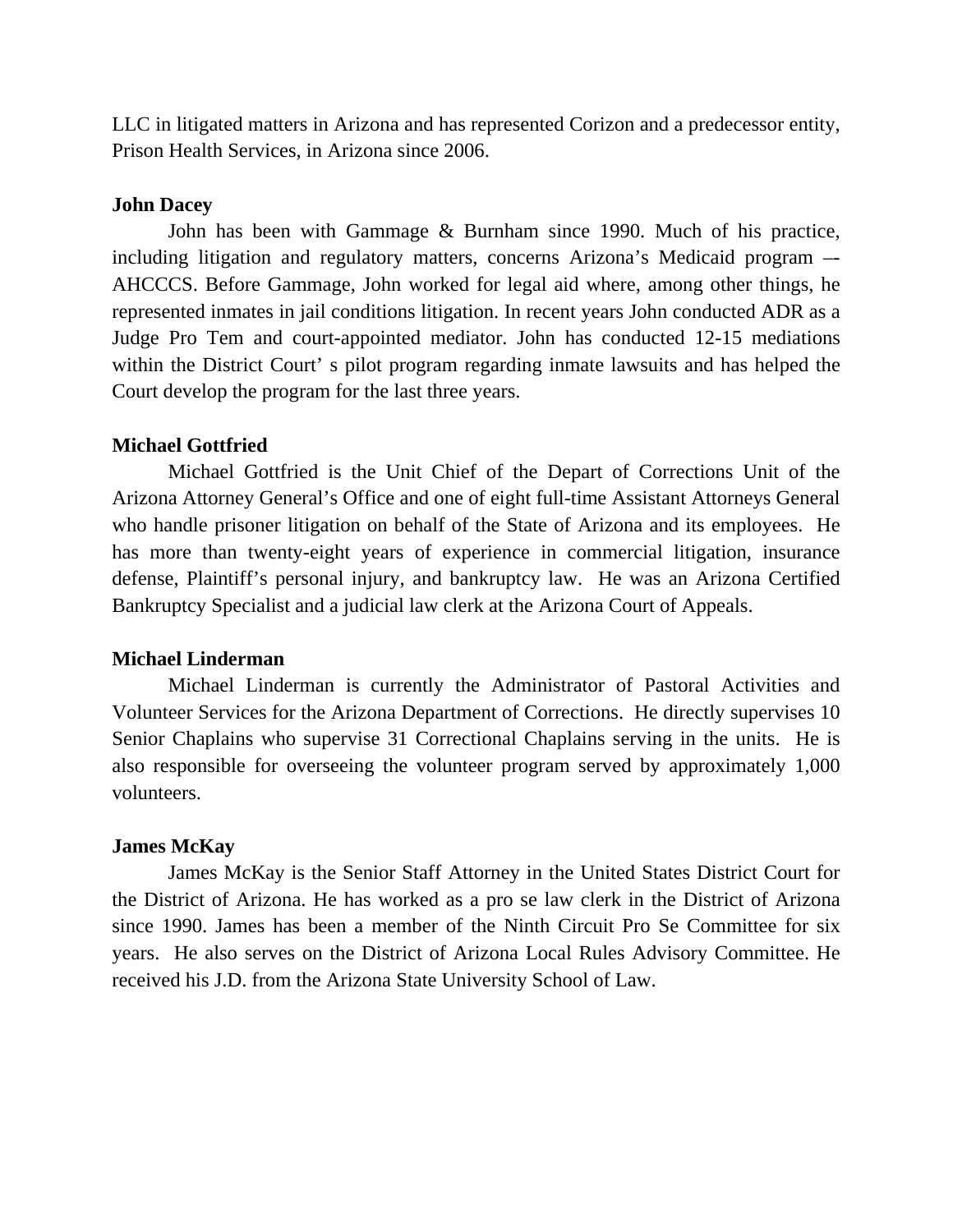### **Carson McWilliams**

 Carson McWilliams is the Division Director, Offender Operations and is responsible for approximately 6000 staff and an inmate population of approximately 42,000 inmates.

 Mr. McWilliams began his career in corrections in April 1978, before there was a training academy. His first assignment as a Correctional Security Officer was at the State Prison in Florence, Central Unit. In 1979, he promoted to Correctional Program Officer I and in 1981 promoted to Correctional Program Officer II at Arizona State Prison in Florence and Tucson. In 1988 Carson accepted a position as a Parole Officer and quickly promoted to a Correctional Program Supervisor at Catalina Mountain Juvenile Facility. From 1993 – 1994 he transferred to Arizona State Prison Complex-Safford, Fort Grant to promote to a Correctional Classification Specialist.

 Carson left the agency in 1994 and reinstated in 1996 as a Correctional Officer IV at Arizona State Prison Complex-Douglas. He transferred back to Florence 1999 and accepted an Associate Deputy Warden position in 2001 and was appointed as the Deputy Warden from 2002-2006 at Florence and Eyman prisons.

 Carson was appointed as the warden of the Florence prison from 2006-2011. Due to Carson's knowledge of the agency and working at various prison locations and custody levels, Carson was appointed as the Northern Region Operations Director in 2011. He held the interim Deputy Director position in 2012 and interim Division Director of Offender Operations in early 2014 and officially appointed in July 2014.

 Mr. McWilliams earned his Bachelor of Science in Criminology in 1977 from Indiana State University.

### **Dawn Northup**

 Dawn Northup has over 20 years of state service. Ms. Northup spent 16 years as an Assistant Attorney General, serving under three Arizona Attorneys General, prosecuting criminal appeals and capital litigation. Ms. Northup spent three years at the Department of Economic Security as an Administrative Law Judge. She has served as the Arizona Department of Corrections' (ADC) General Counsel since April, 2012. She is primarily responsible for advising the Director on all legal matters pertaining to ADC, and managing litigation involving the Director and ADC staff. Ms. Northup has been instrumental in modifying internal processes to reduce potential litigation and assisting in the wholesale transition from a self-operational health care delivery system to a system by which medical, mental health, and dental care is delivered by a private vendor.

Ms. Northup oversees a Legal Department of ten staff who coordinate with assigned counsel from the Attorney General's Office or outside counsel in being responsive to the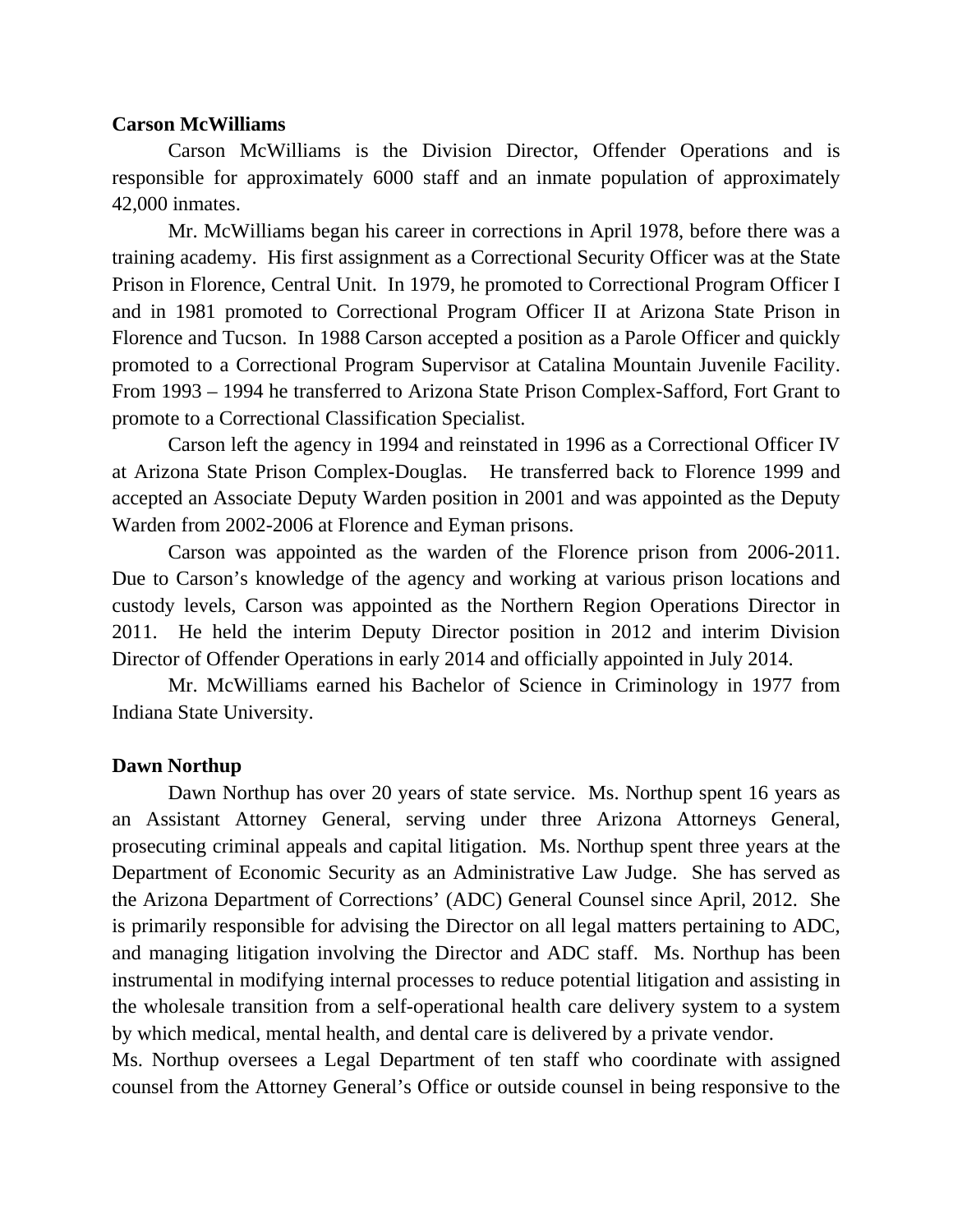judiciary, legislature, and executive, as well as to inmate family and friends and other external stakeholders.

 Ms. Northup has a Juris Doctorate Degree from Oklahoma City University School of Law and a Bachelor of Science Degree in Political Science from Benedictine University.

# **Richard Pratt**

Richard Pratt is the Assistant Director of Arizona Health Services Contract Monitoring Bureau. He is responsible for oversight of the health care delivery system to the inmate population, and reports to the Director of ADC. He was promoted in August 2014 after having served in this capacity on an interim basis since March, 2014.

 He started his career with ADC in 2000, working in various positions as both a health care provider and an administrator at both the prison facility level and the central office. When health care was privatized in 2012 as a result of legislative mandate, direct care was transferred from ADC to a private vendor. The monitoring bureau currently employs thirty-three staff and was created to oversee the contracted vendor's performance.

 Pratt has earned a Bachelor's degree in Health Care Management from Bellevue University, and holds a Master's degree as a Physician Assistant from University of Nebraska Medical Center. He is also designated as a Certified Public Manager through Arizona State University, and is a Certified Correctional Health Professional with the National Commission on Correctional Health Care.

## **Lucy Rand**

Ms. Rand is an Assistant Attorney General and has been with the Arizona Attorney General's Office, Civil Liability Management Section, Department of Corrections Unit, for more than 7-1/2 years. Ms. Rand graduated with *pro bono* distinction from the Sandra Day O'Connor College of Law at Arizona State University in 2006, and graduated *magna cum laude* from the University of Southern Maine in Portland, Maine, in 1991.

 Ms. Rand has extensive knowledge of the Arizona Department of Corrections (ADC) prison system and its policies and procedures, and maintains the Unit's legacy data and documentation reference bank. While working on the class action lawsuit, *Parsons v. Ryan*, she has obtained detailed knowledge of the prison facilities and operations, inmate programs, and medical and mental health care systems.

 Since the first mediations in July of 2012, Ms. Rand has participated in the U.S. District Court's Prisoner Early Mediation Pilot Program and has attended more than half